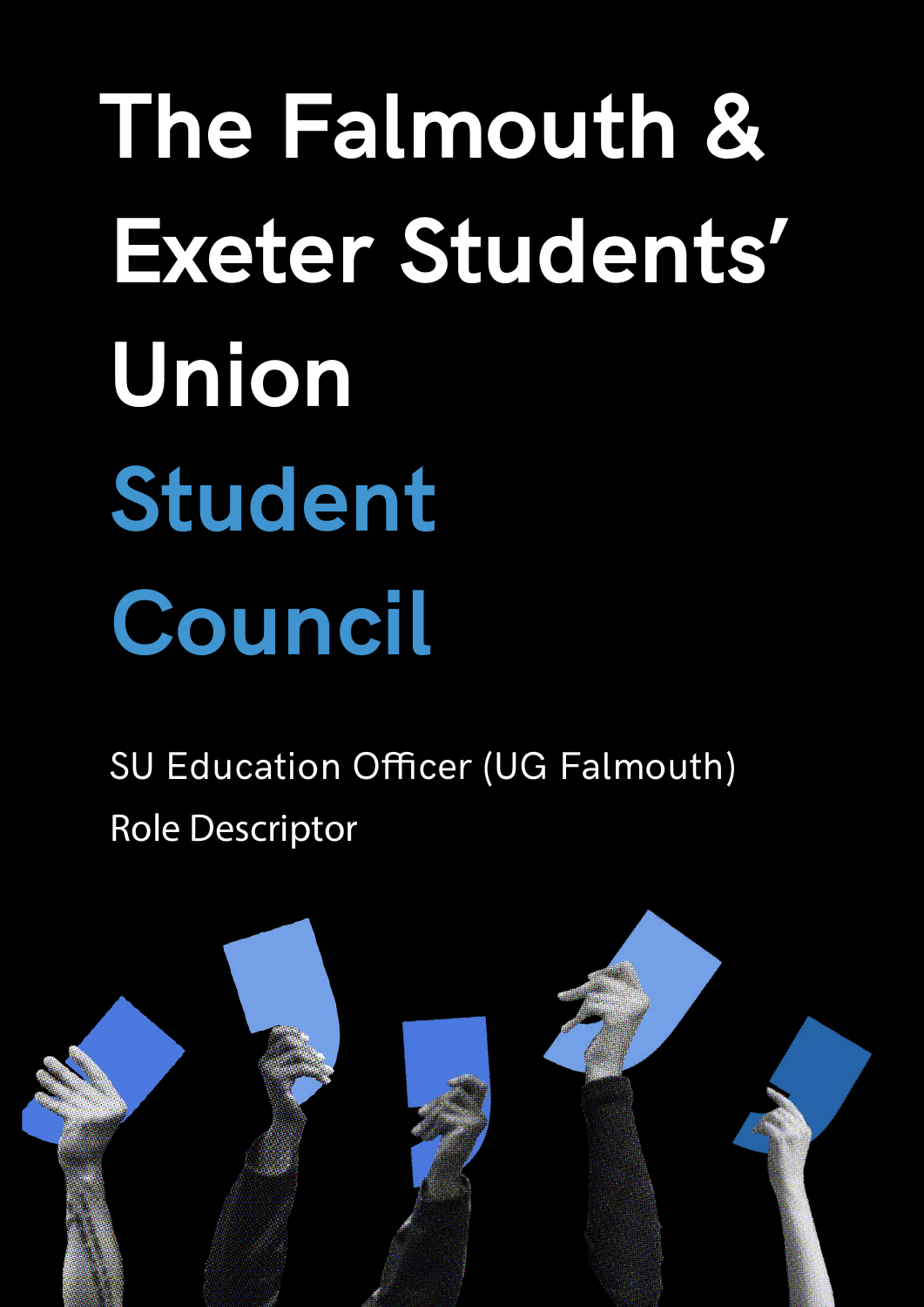## **SU Education Officer (UG Falmouth)**

## Short Description:

You will be working with SU Presidents, SU staff, and the Falmouth course rep system, to make improvements to the academic experience of Falmouth undergraduates. The SU Education Officers play a vital role in working with SU to actively maintain and enhance the academic experience of all campus based postgraduate students through support and representation of SU's (Postgraduate) Department Representatives alongside being an active member of SU's Student Council and Executive Committee.

| Status:            | Part-Time Officer                                                      |
|--------------------|------------------------------------------------------------------------|
| Elected:           | By secret ballot by all Falmouth and Exeter students                   |
| Term of Office:    | 1 Academic Year                                                        |
| Accountable to:    | The student body via SU Board of Trustees, SU                          |
|                    | Student Council, Annual General Meeting and Union General Meetings     |
| Member of/attends: | SU Student Council (twice a term)                                      |
|                    | Cornwall Subject Chair Working Group (twice a term)                    |
|                    | Meetings with President Falmouth (twice a                              |
|                    | term, at least once with SU Student Voice staff member)                |
|                    | Other groups or meetings as appropriate and mandated                   |
| Hours:             | As the role requires and can be flexible dependent on studies.         |
| Remuneration:      | This is a voluntary role, however, out of pocket expenses will be paid |
|                    | where appropriate.                                                     |

Role Summary:

- To represent and campaign on the undergraduate learning experience within Falmouth University;
- To work closely with the SU President Falmouth, other SU education officers, the student rep system, and SU Student Voice staff, to strengthen academic representation within SU.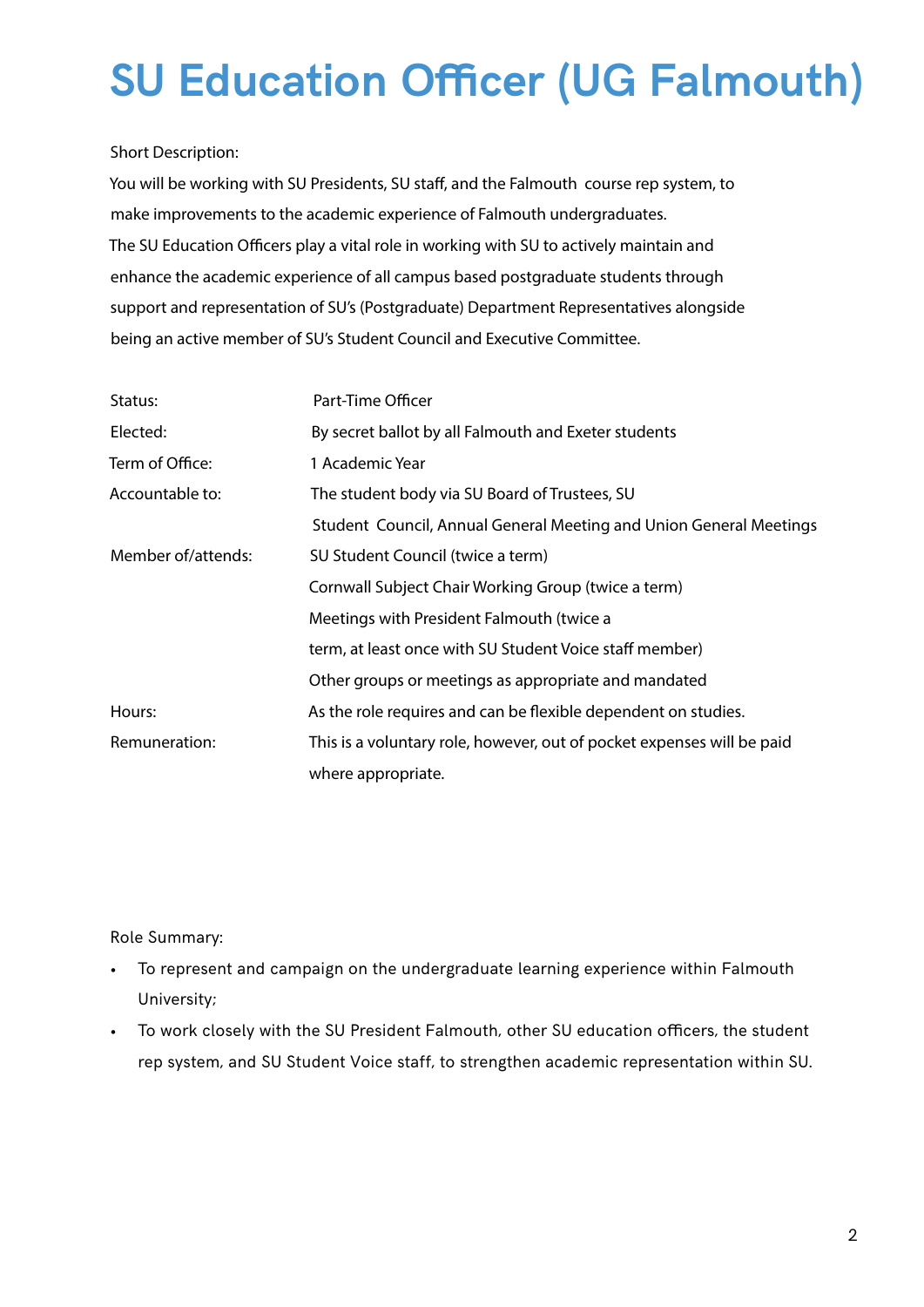Responsibilities:

- 1. To attend all meetings as required by the role;
- 2. To maintain an awareness of and encourage student involvement in NUS academic campaigns and other regional, national and international campaigns of relevance to students where appropriate;
- 3. Chair termly SU (Undergraduate) Department Rep Working Group, ensuring balanced representation for all academic departments at Falmouth University;
- 4. Represent the postgraduate academic experience within SU's Student Council through informed discussion at Department Rep Working Group and feedback to the group following Student Council meetings.
- 5. Ensure any issues / ideas are properly researched, evidenced and communicated in a professional and proactive manner.
- 6. Raise common academic issues/ideas in the first place with SU President Falmouth and seek to resolve/ implement these quickly and informally wherever possible.
- 7. Collaborate with fellow SU Education Officers to identify key trends for escalation to Academic Board.
- 8. Monitor progress of issues/ideas raised through regular communication with SU President Falmouth.
- 9. Keep SU (Undergraduate) Department Reps updated on the progress of their feedback for dissemination to SU Course Reps and the wider student community.
- 10. Aid in the delivery of SU Priorities relating to academic experience in partnership with SU President Falmouth and the SU Student Voice Team.
- 11. Establish and develop positive and effective communication channels with key contacts, as listed below.
- 12. To liaise with, support and be involved with relevant SU societies;